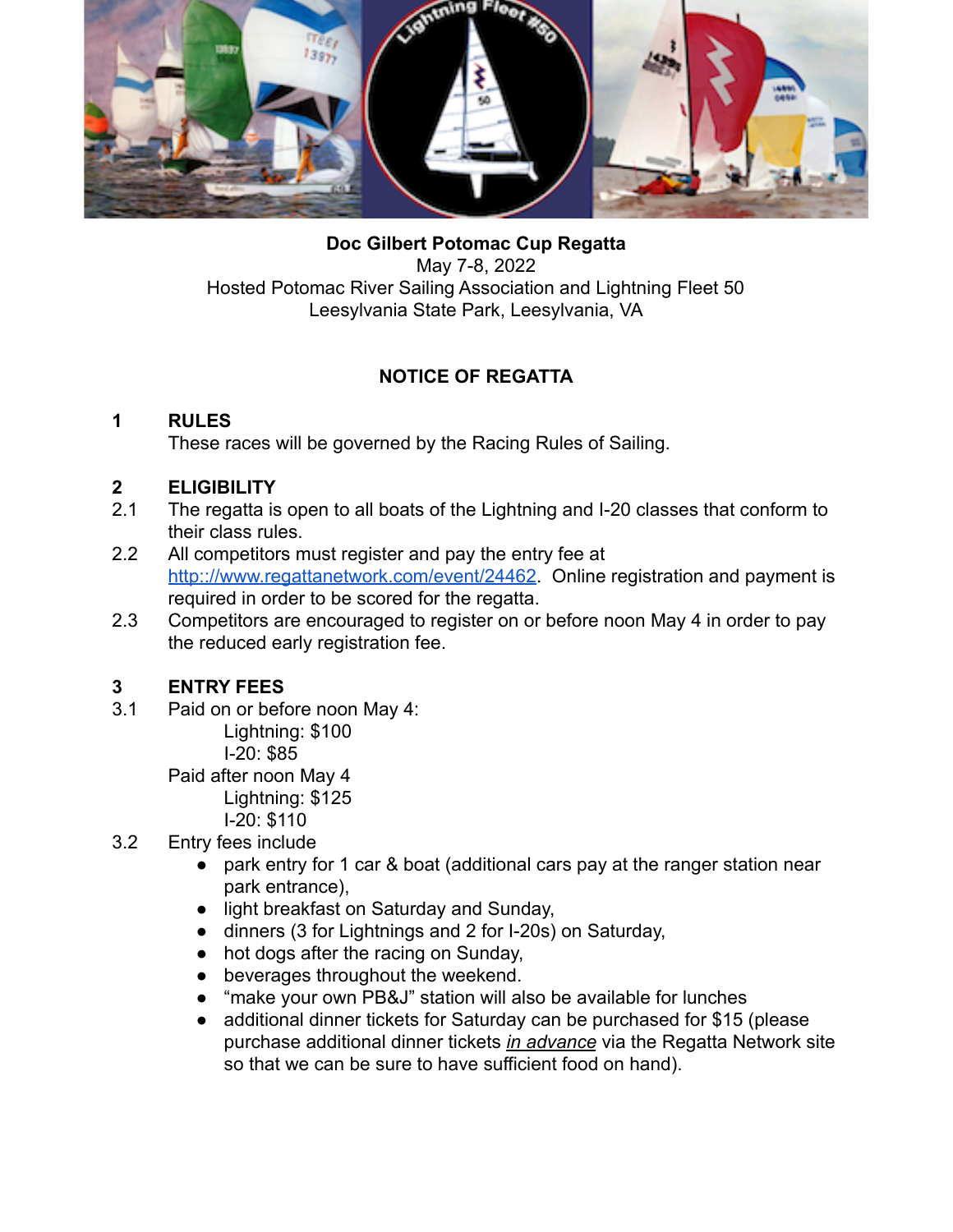### **4 SCHEDULE**

#### Friday, May 6

Park open until dusk for those wishing to arrive and set up early. To avoid I-95 rush hour, try to get there before 3:30 or after 7:00. Please park/leave your boat in the parking area near the launch cranes. All on shore regatta activities will take place in the pavilion at the end of the parking area near the cranes. Camping from Friday night to Saturday is permitted.

Saturday, May 7 Check in: 830 to 1000 in the pavilion (OJ & bagels will be provided) competitors meeting: 1030 First warning signal: 1200 Dinner: 1800 in the pavilion area (approximate time)

Sunday, May 8 First warning signal: 1000 No warning after: 1400 Appetizers, hot dogs, and awards as soon as possible after the last race.

### **5 SAILING INSTRUCTIONS**

Sailing instructions will be posted to the event website at noon on May 4th: [http://www.regattanetwork.com/event/24462](http://www.regattanetwork.com/event/18807#_docs) (please print your own copy)

#### **6 VENUE & ACCOMMODATIONS**

- 6.1 Leesylvania State Park is located just off I-95 south of Woodbridge, VA. Take exit 156 (approx. 14 miles south of the I-95/495/395 interchange aka the mixing bowl) and follow Route 784 East. Look for small brown signs for Leesylvania State Park. You'll merge onto Rt. 784E/Dale Blvd; go about a mile; turn right (south) onto Rt. 1; go 1 mile; take left onto Neabsco Creek Road; go 1.5 miles; turn right into park. Once in the park and after passing under the railroad bridge, look for the second parking lot with the cranes and just north of the park store. For Google maps or a GPS use 2001 Daniel K Ludwig [Drive, Woodbridge, VA](https://goo.gl/maps/Mg3AtL6V1vS2) [22191](https://goo.gl/maps/Mg3AtL6V1vS2).
- 6.2 Park Entry: the regatta entry fee covers the cost of 1 car and boat for the park. Fees for additional cars should be paid at the ranger station near the park entrance. An area for parking boats and competitor vehicles will be marked off with cones in the parking lot near the launch cranes.
- 6.3 Accommodations: tent camping is permitted in the area near the pavilion on Friday and Saturday nights. Overnight RV parking near the pavilion is allowed. In addition, Fleet 50 members cordially offer space and breakfast at some nearby homes. For details on staying with a Fleet 50 member please contact [lightningfleet50@gmail.com.](mailto:lightningfleet50@gmail.com) Inexpensive motels in the area include the Super8  $-$ Dumfries (703-221-8838) and the Sleep Inn – Dumfries (703-445-0900). <http://tinyurl.com/DocGilbert-NearbyHotels>